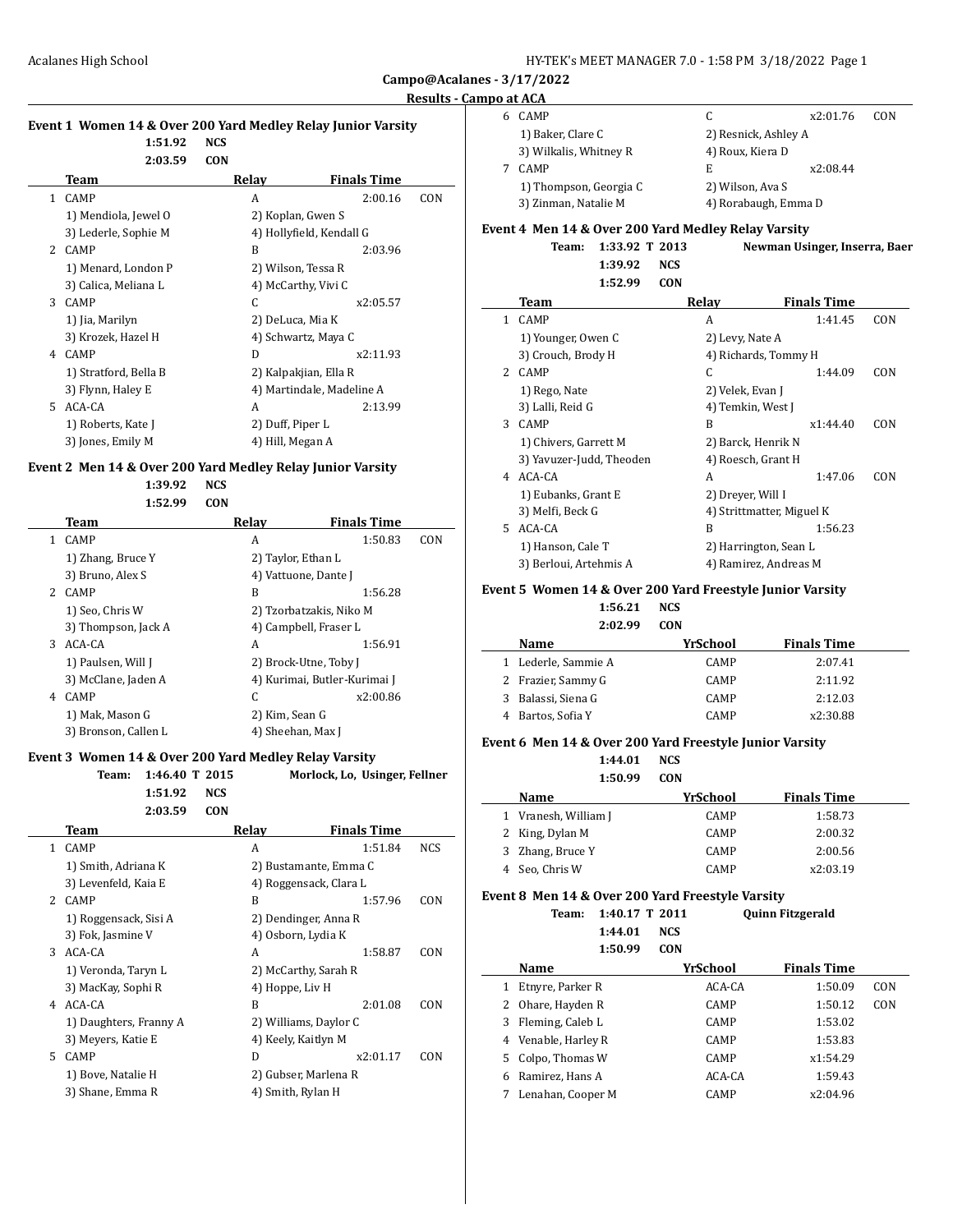| HY-TEK's MEET MANAGER 7.0 - 1:58 PM 3/18/2022 Page 2 |  |  |  |
|------------------------------------------------------|--|--|--|
|------------------------------------------------------|--|--|--|

**Campo@Acalanes - 3/17/2022 Results and ACA** 

|    | Event 9 Women 14 & Over 100 Yard IM Junior Varsity |                |            |              |                                                           |     |
|----|----------------------------------------------------|----------------|------------|--------------|-----------------------------------------------------------|-----|
|    | Name                                               |                |            | YrSchool     | <b>Finals Time</b>                                        |     |
|    | 1 Lim, Mina N                                      |                |            | CAMP         | 1:06.87                                                   |     |
|    | 2 Calica, Meliana L                                |                |            | CAMP         | 1:07.47                                                   |     |
|    | 3 Lederle, Sophie M                                |                |            | CAMP         | 1:08.47                                                   |     |
|    | 4 Zhang, Sydney A                                  |                |            | CAMP         | x1:10.41                                                  |     |
|    | 5 Lockwood, Chloe R                                |                |            | ACA-CA       | 1:10.50                                                   |     |
|    | 6 DeLuca, Mia K                                    |                |            | CAMP         | x1:11.56                                                  |     |
| 7  | McCarthy, Vivi C                                   |                |            | CAMP         | x1:12.53                                                  |     |
| 8  | Gafni, Grace C                                     |                |            | CAMP         | x1:12.68                                                  |     |
| 9  | Espiritu, Lena I                                   |                |            | CAMP         | x1:14.21                                                  |     |
| 10 | Tierney, McKenzie S                                |                |            | ACA-CA       | 1:15.34                                                   |     |
|    | 11 Passalacqua, Paige J                            |                |            | ACA-CA       | 1:17.06                                                   |     |
|    | 12 Hill, Megan A                                   |                |            | ACA-CA       | x1:19.39                                                  |     |
|    | 13 Chang, Yasmine T                                |                |            | CAMP         | x1:19.45                                                  |     |
|    | 14 Thompson, Meta G                                |                |            | CAMP         | x1:20.76                                                  |     |
| 15 | Campbell, Erin V                                   |                |            | CAMP         | x1:23.60                                                  |     |
| 16 |                                                    |                |            | ACA-CA       | x1:28.75                                                  |     |
|    | Bleich, Maya S                                     |                |            |              |                                                           |     |
|    | Event 10 Men 14 & Over 100 Yard IM Junior Varsity  |                |            |              |                                                           |     |
|    | Name                                               |                |            | YrSchool     | <b>Finals Time</b>                                        |     |
|    | 1 Bruno, Alex S                                    |                |            | CAMP         | 1:05.30                                                   |     |
|    | 2 Mak, Mason G                                     |                |            | CAMP         | 1:05.76                                                   |     |
|    | 3 Pahnke, Jack M                                   |                |            | CAMP         | 1:07.90                                                   |     |
|    |                                                    |                |            |              |                                                           |     |
| 4  | Pahnke, Max D                                      |                |            | CAMP         | x1:11.98                                                  |     |
|    | Event 11 Women 14 & Over 200 Yard IM Varsity       |                |            |              |                                                           |     |
|    | <b>Team:</b>                                       | 2:01.71 T 2015 | <b>NCS</b> |              | <b>Brittany Usinger</b>                                   |     |
|    |                                                    | 2:08.65        |            |              |                                                           |     |
|    |                                                    | 2:17.60        | <b>CON</b> |              |                                                           |     |
|    | Name                                               |                |            | YrSchool     | <b>Finals Time</b>                                        |     |
|    | 1 Indrisano, Ariel R                               |                |            | CAMP<br>CAMP | 2:15.53<br>2:17.85                                        |     |
| 3  | 2 Wilkalis, Whitney R                              |                |            | CAMP         | 2:23.58                                                   |     |
|    | Stambaugh, Regan A                                 |                |            | CAMP         | x2:24.98                                                  |     |
|    | 4 Joyce, Delaney L                                 |                |            |              |                                                           |     |
|    | 5 Veronda, Taryn L                                 |                |            | ACA-CA       | 2:25.53                                                   |     |
| 6  | Flynn, Haley E                                     |                |            | CAMP         | x2:28.92                                                  |     |
| 7  | Weiss, Kyra J                                      |                |            | ACA-CA       | 2:29.30                                                   |     |
| 8. | Meyers, Katie E                                    |                |            | ACA-CA       | 2:42.89                                                   |     |
|    | Event 12 Men 14 & Over 200 Yard IM Varsity         |                |            |              |                                                           |     |
|    | <b>Team:</b>                                       | 1:51.51 T 1991 |            |              | <b>Colin Beerline</b>                                     | CON |
|    |                                                    | 1:55.64        | <b>NCS</b> |              |                                                           |     |
|    |                                                    | 2:04.99        | <b>CON</b> |              |                                                           |     |
|    | Name                                               |                |            | YrSchool     | <b>Finals Time</b>                                        |     |
|    | 1 Chu, Michael P                                   |                |            | CAMP         | 2:07.48                                                   |     |
|    | 2 Smith, Parker R                                  |                |            | CAMP         | 2:09.70                                                   |     |
|    | 3 Ramirez, Andreas M                               |                |            | ACA-CA       | 2:22.74                                                   |     |
|    |                                                    |                |            |              | Event 13 Women 14 & Over 50 Yard Freestyle Junior Varsity |     |
|    |                                                    | 24.57          | <b>NCS</b> |              |                                                           |     |

| <b>Name</b>                 | YrSchool    | <b>Finals Time</b> |
|-----------------------------|-------------|--------------------|
| Hollyfield, Kendall G<br>1  | <b>CAMP</b> | 26.42              |
| 2 Mendiola, Jewel O         | <b>CAMP</b> | 27.13              |
| Schwartz, Maya C<br>3       | <b>CAMP</b> | 27.52              |
| Benson, Hailey E<br>4       | <b>CAMP</b> | x27.63             |
| Sullivan, Avery L<br>5      | <b>CAMP</b> | x27.72             |
| Martindale, Madeline A<br>6 | CAMP        | x28.12             |
|                             |             |                    |

| 7     | Haugner, Jenny A      | ACA-CA | 28.81  |
|-------|-----------------------|--------|--------|
|       | 8 Bearce, Tabi I      | CAMP   | x29.00 |
| 9     | McCarthy, Vivi C      | CAMP   | x29.18 |
| 10    | Ra, Amelia Y          | CAMP   | x29.25 |
| 11    | Krozek, Hazel H       | CAMP   | x29.65 |
| 12    | Damon-Espinas, Rain P | CAMP   | x29.77 |
| 13    | Bartos, Sofia Y       | CAMP   | x29.92 |
|       | 14 Markey, Fiona R    | CAMP   | x30.14 |
| 15    | Thompson, Meta G      | CAMP   | x30.49 |
|       | 16 Awad, Alexis I     | CAMP   | x30.63 |
| 17    | Passalacqua, Paige J  | ACA-CA | 30.82  |
| 18    | Gerlings, Emma E      | ACA-CA | 30.95  |
| 19    | Duff, Piper L         | ACA-CA | x31.13 |
| 20    | Peterson, Anya M      | CAMP   | x31.24 |
| 21    | Stratford, Thea E     | CAMP   | x31.35 |
|       | 22 Hill, Megan A      | ACA-CA | x31.53 |
| 23    | Berloui, Adrianna A   | ACA-CA | x31.75 |
| 24    | Chang, Yasmine T      | CAMP   | x32.16 |
| 25    | Vojta, Catherine M    | CAMP   | x33.01 |
|       | 26 Marshall, Elliot K | CAMP   | x33.45 |
| 27    | Bleich, Maya S        | ACA-CA | x33.94 |
| 28    | McAuliffe, Molly C    | CAMP   | x34.28 |
| 29    | Clarke, Sydney C      | ACA-CA | x34.49 |
| 30    | Shipman, Katelyn M    | CAMP   | x34.67 |
| 31    | Picard, Lilou         | ACA-CA | x34.71 |
| 32    | Marshall, Tatum S     | CAMP   | x35.11 |
| 33    | Takeshima, Hayley L   | ACA-CA | x36.07 |
| 34    | Kalpakjian, Ella R    | CAMP   | x36.53 |
| 35    | Lathers, Lilli J      | CAMP   | x37.15 |
| $*36$ | Giftgi, Ela N         | CAMP   | x40.04 |
|       | *36 Chen, Zhen-An A   | CAMP   | x40.04 |
| 38    | Wisniewska, Hanna     | ACA-CA | x42.44 |
| 39    | Aryana, Kiana         | ACA-CA | x56.11 |

# **Event 14 Men 14 & Over 50 Yard Freestyle Junior Varsity**

**21.72 NCS 22.88 CON**

|    | Name                      | YrSchool | <b>Finals Time</b> |
|----|---------------------------|----------|--------------------|
| 1  | Spillane, Sean B          | CAMP     | 24.48              |
| 2  | Montero, Joaquin E        | CAMP     | 24.65              |
| 3  | Thompson, Jack A          | CAMP     | 24.97              |
| 4  | Vattuone, Dante J         | CAMP     | x24.98             |
| 5  | Kurimai, Butler-Kurimai J | ACA-CA   | 25.12              |
| 6  | Campbell, Fraser L        | CAMP     | x25.37             |
| 7  | Paulsen, Will J           | ACA-CA   | 25.55              |
| 8  | Sheehan, Max J            | CAMP     | x25.97             |
| 9  | Bronson, Callen L         | CAMP     | x26.35             |
| 10 | Brock-Utne, Toby J        | ACA-CA   | 26.38              |
| 11 | Barash, Will W            | CAMP     | x26.63             |
| 12 | Felson, Dylan S           | CAMP     | x27.01             |
| 13 | Clark, Aidan C            | CAMP     | x27.10             |
| 14 | Zener, Cameron C          | ACA-CA   | x27.14             |
| 15 | Park, Eugene K            | CAMP     | x27.16             |
| 16 | Mak, Mason G              | CAMP     | x27.17             |
| 17 | Gerhardt, Tyler J         | ACA-CA   | x27.25             |
| 18 | Taylor, Ethan L           | CAMP     | x27.80             |
| 19 | Whipple, Sam T            | ACA-CA   | x28.15             |
| 20 | Rajguru, Isaac R          | ACA-CA   | x28.23             |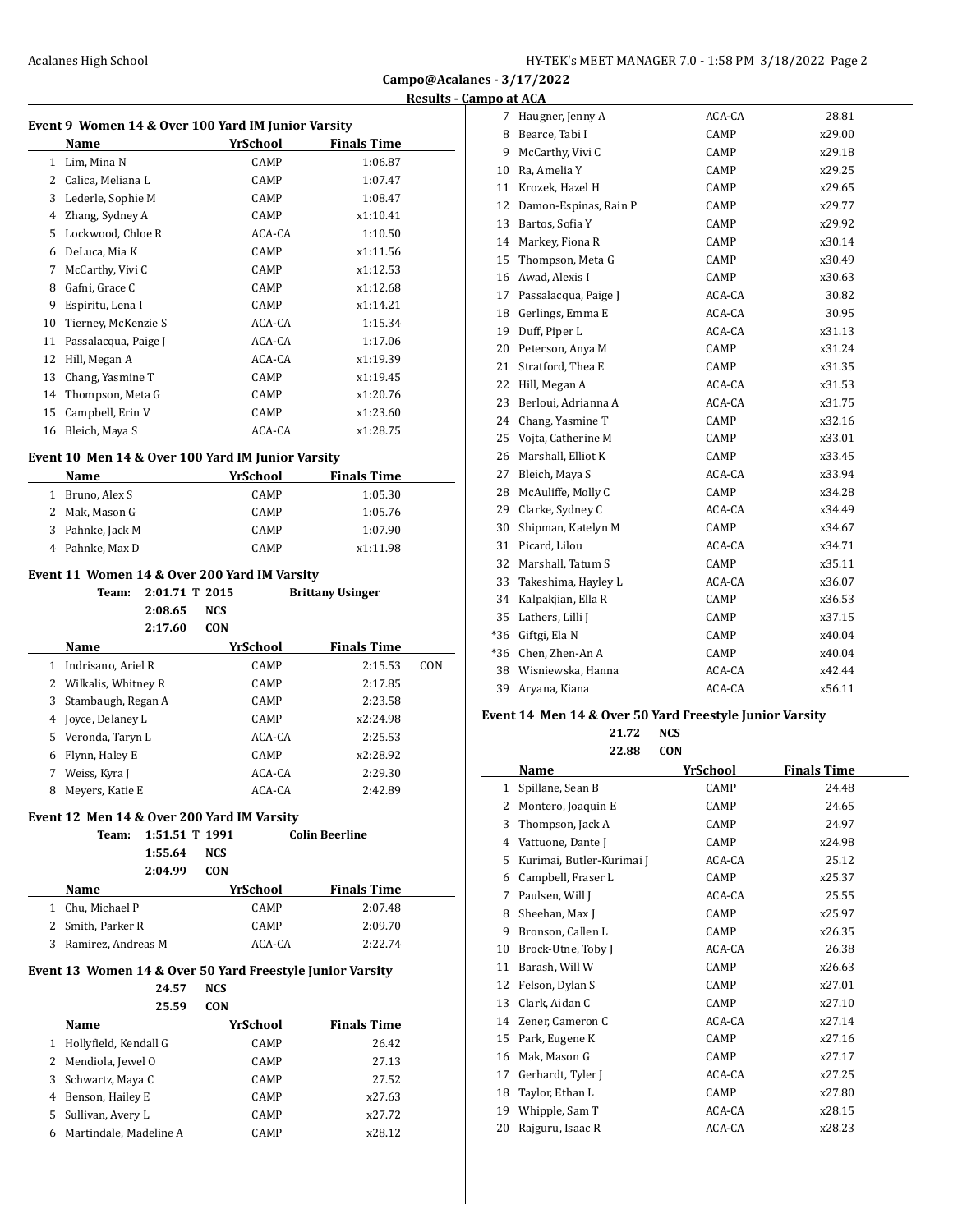**Campo@Acalanes - 3/17/2022 Results - Campo at ACA**

# **(Event 14 Men 14 & Over 50 Yard Freestyle Junior Varsity)**

| <b>Name</b>                | YrSchool    | <b>Finals Time</b> |
|----------------------------|-------------|--------------------|
| 21 Yu, Chang               | CAMP        | x28.35             |
| 22 Freeman, Mac C          | CAMP        | x28.79             |
| 23 Bradford-Urban, Ryder D | ACA-CA      | x28.90             |
| 24 Perez, Moses F          | CAMP        | x30.52             |
| 25 Liu, Preston            | CAMP        | x34.02             |
| 26 Wexelman, Shane L       | <b>CAMP</b> | x36.29             |
| Casipit, Kai K             | <b>CAMP</b> | x37.18             |

| Team:                   | 23.18 T 2015 |          | <b>Brittany Usinger</b> |            |
|-------------------------|--------------|----------|-------------------------|------------|
| 24.57                   | <b>NCS</b>   |          |                         |            |
| 25.59                   | <b>CON</b>   |          |                         |            |
| Name                    |              | YrSchool | <b>Finals Time</b>      |            |
| 1 Waechter, Lila E      |              | ACA-CA   | 25.20                   | CON        |
| 2 MacKay, Sophi R       |              | ACA-CA   | 25.23                   | <b>CON</b> |
| 3 Hawkins, Maggie E     |              | CAMP     | 25.75                   |            |
| 4 Levenfeld, Kaia E     |              | CAMP     | 25.78                   |            |
| 5 Roggensack, Clara L   |              | CAMP     | 25.96                   |            |
| 6 Potter, Sarah J       |              | ACA-CA   | 26.23                   |            |
| 7 Bustamante, Emma C    |              | CAMP     | x26.67                  |            |
| 8 Roux, Kiera D         |              | CAMP     | x26.76                  |            |
| 9 Hendrickson, Sophie R |              | ACA-CA   | x26.82                  |            |
| 10 Hoppe, Liv H         |              | ACA-CA   | x26.92                  |            |
| 11 Dendinger, Anna R    |              | CAMP     | x26.99                  |            |
| 12 Keely, Kaitlyn M     |              | ACA-CA   | x27.05                  |            |
| 13 Ohare, Maizie K      |              | ACA-CA   | x27.33                  |            |
| 14 Daughters, Franny A  |              | ACA-CA   | x27.36                  |            |
| 15 Smith, Rylan H       |              | CAMP     | x27.74                  |            |
| 16 McIlwain, Juliet C   |              | ACA-CA   | x27.83                  |            |
| 17 Williams, Daylor C   |              | ACA-CA   | x27.90                  |            |
| 18 Charlton, Sophia M   |              | CAMP     | x28.03                  |            |
| 19 Bauer, Madison S     |              | ACA-CA   | x28.08                  |            |
| 20 Rorabaugh, Emma D    |              | CAMP     | x28.18                  |            |
| 21 Forschler, Elle E    |              | ACA-CA   | x28.29                  |            |
| 22 Kuo, Lauren S        |              | ACA-CA   | x28.32                  |            |
| 23 Walsh, Maddie O      |              | ACA-CA   | x28.35                  |            |
| 24 Resnick, Ashley A    |              | CAMP     | x28.42                  |            |
| 25 Weiss, Kyra J        |              | ACA-CA   | x28.67                  |            |
| 26 Duff, Shipley E      |              | ACA-CA   | x28.71                  |            |
| 27 Bundy, Bella R       |              | ACA-CA   | x28.78                  |            |
| 28 Thompson, Georgia C  |              | CAMP     | x29.36                  |            |
| 29 Berloui, Arianna M   |              | ACA-CA   | x29.38                  |            |
| 30 Keely, Krista P      |              | ACA-CA   | x29.39                  |            |
| 31 Wilson, Ava S        |              | CAMP     | x30.11                  |            |
| 32 Nath, Melina J       |              | ACA-CA   | x30.30                  |            |
| 33 Carter, Kate E       |              | ACA-CA   | x30.56                  |            |
| 34 Uffelman, Emma R     |              | ACA-CA   | x31.65                  |            |

# **Event 16 Men 14 & Over 50 Yard Freestyle Varsity**

|    | Team:                 | 20.61 T 2011 |            | Piankhi Gibson     |     |  |
|----|-----------------------|--------------|------------|--------------------|-----|--|
|    |                       | 21.72        | <b>NCS</b> |                    |     |  |
|    |                       | 22.88        | <b>CON</b> |                    |     |  |
|    | <b>Name</b>           |              | YrSchool   | <b>Finals Time</b> |     |  |
| 1  | Younger, Owen C       |              | CAMP       | 22.64              | CON |  |
|    | 2 Richards, Tommy H   |              | CAMP       | 22.84              | CON |  |
| 3. | Gotterup, Christian M |              | ACA-CA     | 23.01              |     |  |
|    |                       |              |            |                    |     |  |

|    | .                      |             |        |
|----|------------------------|-------------|--------|
|    | 4 Roesch, Grant H      | CAMP        | 23.09  |
| 5  | Rego, Nate             | CAMP        | x23.33 |
| 6  | Sappal, Andrew T       | ACA-CA      | 23.47  |
| 7  | Chivers, Garrett M     | <b>CAMP</b> | x23.49 |
| 8  | Dreyer, Will I         | ACA-CA      | 24.14  |
| 9  | Strittmatter, Miguel K | ACA-CA      | x24.48 |
| 10 | Gong, Mateo T          | CAMP        | x24.55 |
| 11 | Ramirez, Hans A        | ACA-CA      | x24.66 |
| 12 | Melfi, Beck G          | ACA-CA      | x24.74 |
|    | 13 Velek, Evan J       | CAMP        | x24.77 |
| 14 | Blatt, Ben G           | CAMP        | x24.85 |
|    | 15 Ramirez, Andreas M  | ACA-CA      | x26.38 |
| 16 | Hanson, Cale T         | ACA-CA      | x26.42 |
| 17 | Berloui, Artehmis A    | ACA-CA      | x27.11 |
|    |                        |             |        |

# **Event 17 Women 14 & Over 50 Yard Butterfly Junior Varsity**

|    | Name                  | YrSchool | <b>Finals Time</b> |
|----|-----------------------|----------|--------------------|
| 1  | Jia, Marilyn          | CAMP     | 28.94              |
| 2  | Zhang, Sydney A       | CAMP     | 30.13              |
| 3  | Calica, Meliana L     | CAMP     | 30.26              |
| 4  | Benson, Hannah E      | CAMP     | x30.63             |
| 5  | Wilson, Tessa R       | CAMP     | x31.44             |
| 6  | Damon-Espinas, Rain P | CAMP     | x32.24             |
| 7  | Moses, Sarah J        | CAMP     | x34.27             |
| 8  | Thompson, Olivia F    | CAMP     | x34.41             |
| 9  | Katz, Izzy S          | CAMP     | x35.53             |
| 10 | Peterson, Anya M      | CAMP     | x36.03             |
| 11 | Isaeff, Grace E       | CAMP     | x36.69             |
| 12 | Campbell, Erin V      | CAMP     | x36.92             |
| 13 | Berloui, Adrianna A   | ACA-CA   | 37.01              |
| 14 | Vojta, Catherine M    | CAMP     | x37.62             |
| 15 | Berloui, Arianna M    | ACA-CA   | 39.26              |
| 16 | McAuliffe, Molly C    | CAMP     | x42.58             |
| 17 | Chen, Anna            | CAMP     | x49.00             |
| 18 | Takeshima, Hayley L   | ACA-CA   | 52.61              |
|    |                       |          |                    |

# **Event 18 Men 14 & Over 50 Yard Butterfly Junior Varsity**

|    | Name                      | YrSchool | <b>Finals Time</b> |  |
|----|---------------------------|----------|--------------------|--|
| 1  | McClane, Jaden A          | ACA-CA   | 26.88              |  |
|    | 2 Tzorbatzakis, Niko M    | CAMP     | 27.03              |  |
| 3  | Bruno, Alex S             | CAMP     | 27.21              |  |
| 4  | Montero, Joaquin E        | CAMP     | 27.33              |  |
|    | 5 Spillane, Sean B        | CAMP     | x27.50             |  |
| 6  | Thompson, Jack A          | CAMP     | x27.65             |  |
| 7  | Kurimai, Butler-Kurimai J | ACA-CA   | 29.40              |  |
| 8  | Barash, Will W            | CAMP     | x30.47             |  |
| 9  | Pahnke, Jack M            | CAMP     | x31.26             |  |
| 10 | Gerhardt, Tyler J         | ACA-CA   | 33.30              |  |

# **Event 19 Women 14 & Over 100 Yard Butterfly Varsity**

| <b>Team:</b> | 52.43 T 2015 | <b>Brittany Usinger</b> |
|--------------|--------------|-------------------------|
|              | 58.88 NCS    |                         |
|              | 1:01.99 CON  |                         |

| <b>Name</b>           | YrSchool    | <b>Finals Time</b> |            |
|-----------------------|-------------|--------------------|------------|
| Fok, Jasmine V<br>1   | <b>CAMP</b> | 56.76              | <b>NCS</b> |
| 2 Smith, Adriana K    | <b>CAMP</b> | 57.67              | <b>NCS</b> |
| 3 Blackwell, Maddie M | <b>CAMP</b> | 1:00.02            | CON        |
| 4 Wilkalis, Whitney R | <b>CAMP</b> | x1:01.89           | CON        |
| 5 Waechter, Lila E    | ACA-CA      | 1:02.80            |            |
|                       |             |                    |            |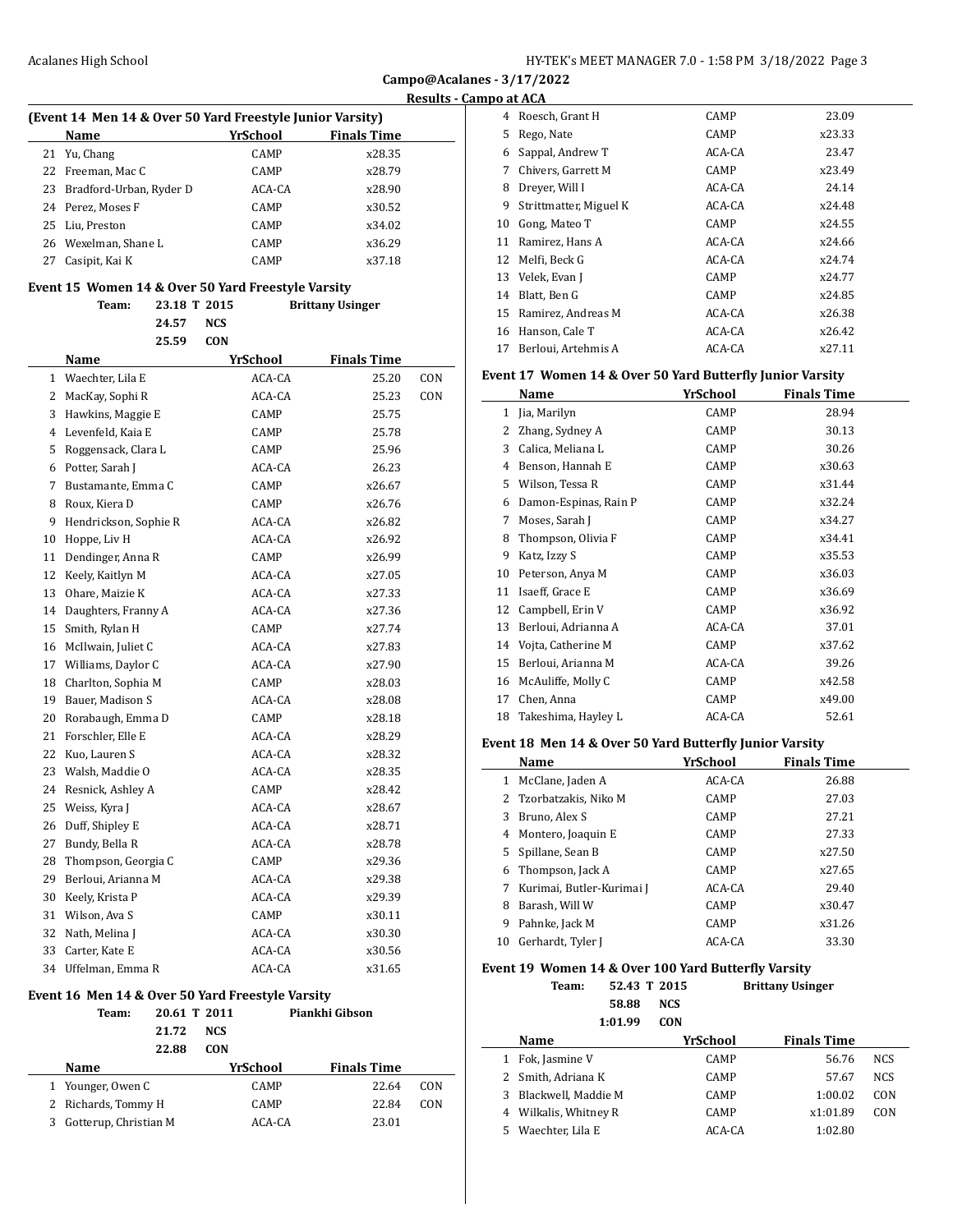$\overline{a}$ 

#### **Results - Campo at ACA**

| (Event 19 Women 14 & Over 100 Yard Butterfly Varsity)<br><b>Finals Time</b><br>YrSchool<br><b>Name</b> |                   |             |          |  |
|--------------------------------------------------------------------------------------------------------|-------------------|-------------|----------|--|
|                                                                                                        |                   |             |          |  |
| 7                                                                                                      | Zinman, Natalie M | <b>CAMP</b> | x1:08.24 |  |
|                                                                                                        | 8 Krozek, Hazel H | <b>CAMP</b> | x1:08.96 |  |
| 9                                                                                                      | Haugner, Jenny A  | ACA-CA      | 1:09.43  |  |

## **Event 20 Men 14 & Over 100 Yard Butterfly Varsity**

| Piankhi Gibson<br>48.63 T 2011<br>Team: |
|-----------------------------------------|
|-----------------------------------------|

**51.55 NCS 54.99 CON**

|    | Name                    | YrSchool    | <b>Finals Time</b> |     |
|----|-------------------------|-------------|--------------------|-----|
|    | 1 Yavuzer-Judd, Theoden | <b>CAMP</b> | 52.97              | CON |
| 2  | Barck, Henrik N         | CAMP        | 53.63              | CON |
| 3  | Lalli, Reid G           | CAMP        | 55.15              |     |
| 4  | Crouch, Brody H         | <b>CAMP</b> | x57.02             |     |
| 5. | Venable, Harley R       | CAMP        | x58.11             |     |
| 6  | Eubanks, Grant E        | ACA-CA      | 58.56              |     |
| 7  | Melfi, Beck G           | ACA-CA      | 1:04.12            |     |
| 8  | Harrington, Sean L      | ACA-CA      | 1:04.53            |     |
| 9  | Berloui. Artehmis A     | ACA-CA      | x1:06.94           |     |

|    | 53.42<br>55.99         | <b>NCS</b><br><b>CON</b> |                    |
|----|------------------------|--------------------------|--------------------|
|    | Name                   | YrSchool                 | <b>Finals Time</b> |
|    | 1 Lederle, Sammie A    | CAMP                     | 57.80              |
|    | 2 Castro, Allie T      | CAMP                     | 58.62              |
|    | 3 Frazier, Sammy G     | CAMP                     | 59.75              |
| 4  | Sullivan, Avery L      | CAMP                     | x59.85             |
| 5. | Hollyfield, Kendall G  | CAMP                     | x1:00.11           |
|    | 6 Koplan, Gwen S       | CAMP                     | x1:00.21           |
| 7  | Martindale, Madeline A | CAMP                     | x1:01.97           |
| 8. | Menard, London P       | CAMP                     | x1:02.16           |
|    | 9 Ra, Amelia Y         | CAMP                     | x1:03.16           |
| 10 | Stratford, Bella B     | CAMP                     | x1:03.39           |
|    | 11 Benson, Hannah E    | CAMP                     | x1:03.69           |
|    | 12 Roux, Fiona M       | ACA-CA                   | 1:04.64            |
| 13 | Bearce, Tabi I         | <b>CAMP</b>              | x1:05.13           |
|    | 14 Espiritu, Lena I    | CAMP                     | x1:05.43           |
|    | 15 Roberts, Kate J     | ACA-CA                   | 1:07.42            |
|    | 16 Thompson, Olivia F  | CAMP                     | x1:07.57           |
| 17 | Moses, Sarah J         | CAMP                     | x1:08.66           |
| 18 | Awad, Alexis I         | CAMP                     | x1:08.77           |
|    | 19 Gregory, Harriet G  | CAMP                     | x1:09.81           |
| 20 | Urick, Caroline G      | ACA-CA                   | 1:10.89            |
| 21 | Stratford, Thea E      | CAMP                     | x1:11.51           |
|    | 22 Lathers, Lilli J    | CAMP                     | x1:28.44           |
| 23 | Chen, Zhen-An A        | CAMP                     | x1:31.92           |
|    | 24 Giftgi, Ela N       | CAMP                     | x1:32.66           |

# **49.99 CON**

 $\equiv$ 

| <b>Name</b>          | YrSchool    | <b>Finals Time</b> |  |
|----------------------|-------------|--------------------|--|
| 1 Vattuone, Dante J  | <b>CAMP</b> | 56.91              |  |
| 2 Campbell, Fraser L | <b>CAMP</b> | 57.75              |  |
| Sheehan, Max J<br>3  | <b>CAMP</b> | 57.97              |  |
| 4 Bronson, Callen L  | <b>CAMP</b> | x58.68             |  |
|                      |             |                    |  |

| 5. | Pahnke, Max D           | CAMP        | x59.38   |
|----|-------------------------|-------------|----------|
| 6  | McClane, Jaden A        | ACA-CA      | 1:02.04  |
| 7  | Felson, Dylan S         | <b>CAMP</b> | x1:02.16 |
| 8  | Zener, Cameron C        | ACA-CA      | 1:02.23  |
| 9  | Kim, Sean G             | CAMP        | x1:02.44 |
| 10 | Clark, Aidan C          | CAMP        | x1:02.93 |
| 11 | Freeman, Mac C          | <b>CAMP</b> | x1:03.26 |
| 12 | Rajguru, Isaac R        | ACA-CA      | 1:04.05  |
| 13 | Bradford-Urban, Ryder D | ACA-CA      | x1:09.39 |
| 14 | Perez, Moses F          | CAMP        | x1:11.23 |
| 15 | Casipit, Kai K          | CAMP        | x1:19.97 |
|    | 16 Wexelman, Shane L    | <b>CAMP</b> | x1:24.13 |

#### **Event 23 Women 14 & Over 100 Yard Freestyle Varsity**

**Team: 50.57 T 2015 Brittany Usinger 53.42 NCS 55.99 CON**

|       | Name                  | <b>YrSchool</b> | <b>Finals Time</b> |            |
|-------|-----------------------|-----------------|--------------------|------------|
| 1     | Smith, Adriana K      | CAMP            | 52.46              | <b>NCS</b> |
| 2     | MacKay, Sophi R       | ACA-CA          | 55.81              | CON        |
| 3     | Fok, Lexi L           | CAMP            | 56.59              |            |
| 4     | Roggensack, Sisi A    | CAMP            | 57.34              |            |
| 5     | Archer, Sara E        | ACA-CA          | 57.36              |            |
| 6     | Baker, Clare C        | CAMP            | x57.41             |            |
| 7     | Roggensack, Clara L   | CAMP            | x58.14             |            |
| 8     | Bove, Natalie H       | CAMP            | x58.50             |            |
| 9     | Hendrickson, Sophie R | ACA-CA          | 58.56              |            |
| 10    | Shane, Emma R         | CAMP            | x58.64             |            |
| 11    | Healy, Lauren G       | CAMP            | x59.01             |            |
| 12    | Keely, Kaitlyn M      | ACA-CA          | x59.61             |            |
| 13    | Bustamante, Emma C    | CAMP            | x59.65             |            |
| 14    | Gubser, Marlena R     | CAMP            | x1:00.27           |            |
| 15    | Jones, Emily M        | ACA-CA          | x1:00.46           |            |
| 16    | Smith, Rylan H        | CAMP            | x1:00.62           |            |
| 17    | Roux, Kiera D         | CAMP            | x1:01.18           |            |
| 18    | Osborn, Lydia K       | CAMP            | x1:01.97           |            |
| 19    | Resnick, Ashley A     | CAMP            | x1:02.07           |            |
| $*20$ | Forschler, Elle E     | ACA-CA          | x1:02.08           |            |
| $*20$ | McIlwain, Juliet C    | ACA-CA          | x1:02.08           |            |
| 22    | Heffelfinger, Wendy   | ACA-CA          | x1:02.34           |            |
| 23    | Rorabaugh, Emma D     | CAMP            | x1:02.47           |            |
| 24    | Thompson, Georgia C   | CAMP            | x1:02.64           |            |
| 25    | Budke, Ellie K        | ACA-CA          | x1:03.20           |            |
| 26    | Charlton, Sophia M    | CAMP            | x1:03.29           |            |
| 27    | Walsh, Maddie O       | ACA-CA          | x1:03.45           |            |
| 28    | McCarthy, Sarah R     | ACA-CA          | x1:03.73           |            |
| 29    | Judson, Catherine L   | ACA-CA          | x1:03.76           |            |
| 30    | Bundy, Bella R        | ACA-CA          | x1:05.30           |            |
| 31    | Zinman, Natalie M     | CAMP            | x1:05.43           |            |
| 32    | Nath, Melina J        | ACA-CA          | x1:07.25           |            |

## **Event 24 Men 14 & Over 100 Yard Freestyle Varsity**

| Team:               |       | 46.23 T 2011 | Piankhi Gibson     |     |
|---------------------|-------|--------------|--------------------|-----|
|                     | 47.20 | NCS.         |                    |     |
|                     | 49.99 | <b>CON</b>   |                    |     |
| Name                |       | YrSchool     | <b>Finals Time</b> |     |
|                     |       |              |                    |     |
| 1 Richards, Tommy H |       | CAMP         | 49.39              | CON |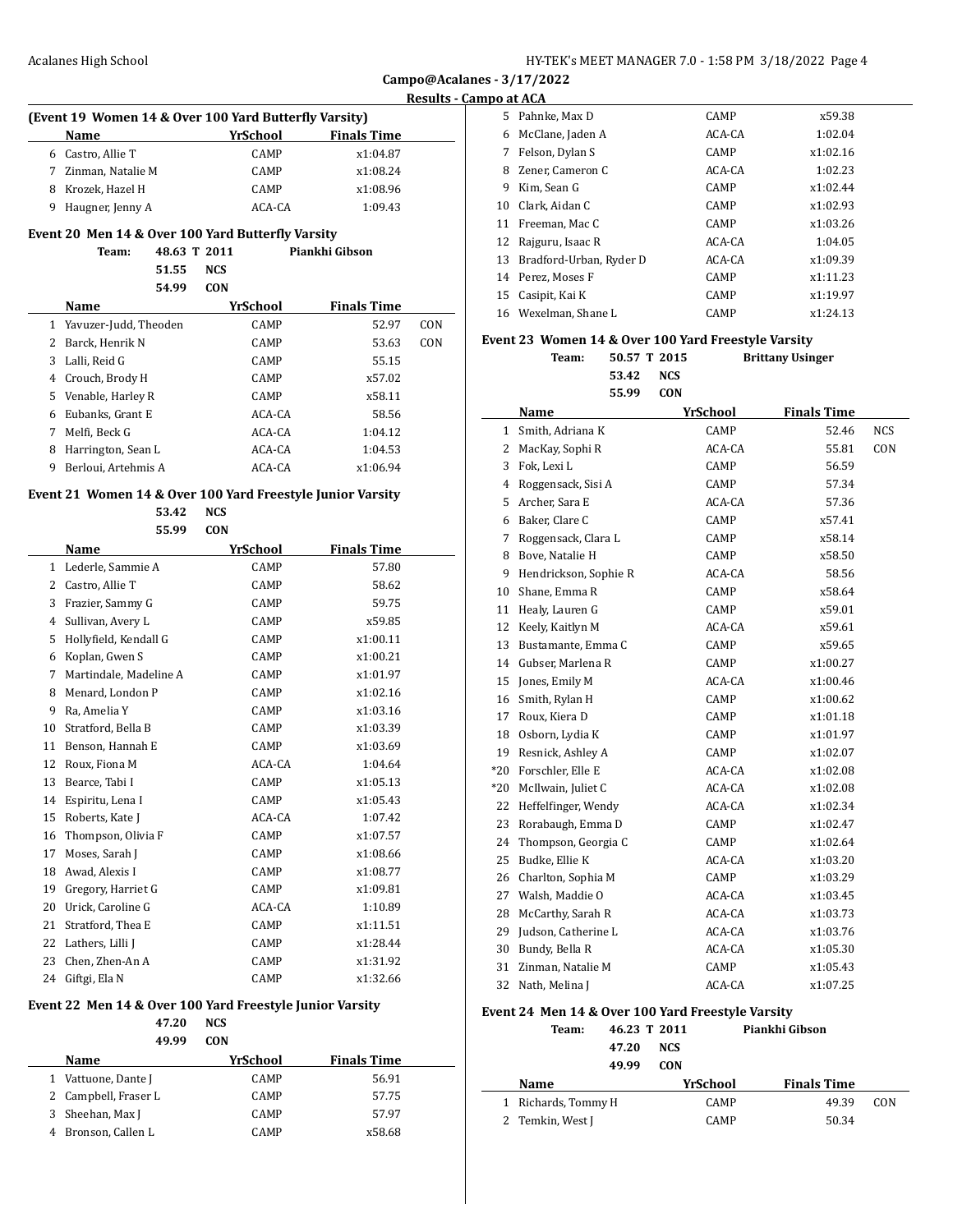#### **Results - Campo at ACA**

| 5. | ACA-CA               | А                  | 2:03.22  |
|----|----------------------|--------------------|----------|
|    | 1) Hill, Megan A     | 2) Duff, Piper L   |          |
|    | 3) Bleich, Maya S    | 4) Jones, Emily M  |          |
| 6  | CAMP                 | E                  | x2:04.07 |
|    | 1) Stratford, Thea E | 2) Zhang, Sydney A |          |
|    | 3) Markey, Fiona R   | 4) Isaeff, Grace E |          |

#### **Event 30 Men 14 & Over 200 Yard Freestyle Relay Junior Varsity 1:30.12 CON**

**1:30.12 NCS**

|    | Team                         | Relay              | <b>Finals Time</b>    |  |
|----|------------------------------|--------------------|-----------------------|--|
| 1  | CAMP                         | A                  | 1:38.73               |  |
|    | 1) Vranesh, William J        |                    | 2) Spillane, Sean B   |  |
|    | 3) Campbell, Fraser L        |                    | 4) Montero, Joaquin E |  |
| 2  | ACA-CA                       | A                  | 1:43.05               |  |
|    | 1) Brock-Utne, Toby J        |                    | 2) McClane, Jaden A   |  |
|    | 3) Kurimai, Butler-Kurimai J | 4) Paulsen, Will J |                       |  |
| 3  | <b>CAMP</b>                  | B                  | 1:43.68               |  |
|    | 1) Cattell, Thatcher S       | 2) Mak, Mason G    |                       |  |
|    | 3) Vattuone, Dante J         | 4) King, Dylan M   |                       |  |
| 4  | <b>CAMP</b>                  | D                  | x1:51.00              |  |
|    | 1) Felson, Dylan S           |                    | 2) Freeman, Mac C     |  |
|    | 3) Arnold, Beckham T         | 4) Pahnke, Jack M  |                       |  |
| 5. | CAMP                         | C                  | x1:54.26              |  |
|    | 1) Sheehan, Max J            | 2) Park, Eugene K  |                       |  |
|    | 3) Clark, Aidan C            | 4) Pahnke, Max D   |                       |  |

#### **Event 31 Women 14 & Over 200 Yard Freestyle Relay Varsity**

**Team: 1:36.48 T 2015 Usinger, Lo, Fellner, Morlock 1:41.07 NCS 1:51.99 CON**

| Team                     | Relay          | <b>Finals Time</b> |                                                                                                                                                                                                         |
|--------------------------|----------------|--------------------|---------------------------------------------------------------------------------------------------------------------------------------------------------------------------------------------------------|
| ACA-CA                   | A              | 1:41.43            | CON                                                                                                                                                                                                     |
| 1) Suppiger, Sadie E     |                |                    |                                                                                                                                                                                                         |
| 3) Hendrickson, Sophie R |                |                    |                                                                                                                                                                                                         |
| <b>CAMP</b>              | A              | 1:44.04            | CON                                                                                                                                                                                                     |
| 1) Hawkins, Maggie E     | 2) Fok, Lexi L |                    |                                                                                                                                                                                                         |
| 3) Bustamante, Emma C    |                |                    |                                                                                                                                                                                                         |
| ACA-CA                   | B              | 1:46.74            | CON                                                                                                                                                                                                     |
| 1) Potter, Sarah J       |                |                    |                                                                                                                                                                                                         |
| 3) Archer, Sara E        |                |                    |                                                                                                                                                                                                         |
| <b>CAMP</b>              | B              | 1:48.97            | CON                                                                                                                                                                                                     |
| 1) Joyce, Delaney L      |                |                    |                                                                                                                                                                                                         |
| 3) Healy, Lauren G       |                |                    |                                                                                                                                                                                                         |
| <b>CAMP</b>              | C              | x1:51.00           | CON                                                                                                                                                                                                     |
| 1) Wilkalis, Whitney R   |                |                    |                                                                                                                                                                                                         |
| 3) Thompson, Georgia C   |                |                    |                                                                                                                                                                                                         |
|                          |                |                    | 2) MacKay, Sophi R<br>4) Waechter, Lila E<br>4) Blackwell, Maddie M<br>2) Hoppe, Liv H<br>4) Keely, Kaitlyn M<br>2) Smith, Rylan H<br>4) Roux, Kiera D<br>2) Indrisano, Ariel R<br>4) Rorabaugh, Emma D |

#### **Event 32 Men 14 & Over 200 Yard Freestyle Relay Varsity Team: 1:25.66 T 2014 Baer, Carpenter, Wentzel, Inse**

 $\overline{a}$ 

| 1:30.12                  | CON        |                          |  |
|--------------------------|------------|--------------------------|--|
| 1:30.12                  | <b>NCS</b> |                          |  |
| Team                     | Relay      | <b>Finals Time</b>       |  |
| <b>CAMP</b>              | A          | 1:31.35                  |  |
| 1) Venable, Harley R     |            | 2) Richards, Tommy H     |  |
| 3) Roesch, Grant H       |            | 4) Yavuzer-Judd, Theoden |  |
| ACA-CA                   | A          | 1:33.96                  |  |
| 1) Gotterup, Christian M |            | 2) Etnyre, Parker R      |  |
| 3) Ramirez, Hans A       |            | 4) Sappal, Andrew T      |  |

## **Event 25 Women 14 & Over 500 Yard Freestyle Junior Varsity 5:10.42 NCS 5:29.99 CON**

| Name               | YrSchool    | <b>Finals Time</b> |  |
|--------------------|-------------|--------------------|--|
| 1 Balassi. Siena G | <b>CAMP</b> | 6:00.73            |  |
| 2 Benson, Hailey E | <b>CAMP</b> | 6:11.73            |  |

#### **Event 27 Women 14 & Over 500 Yard Freestyle Varsity**

**(Event 24 Men 14 & Over 100 Yard Freestyle Varsity)**

**Name** *YrSchool* **<b>Finals Time** 3 Gotterup, Christian M ACA-CA 50.43 4 Roesch, Grant H CAMP 50.64 5 Etnyre, Parker R ACA-CA 50.66 6 Fleming, Caleb L CAMP x51.65 7 Sappal, Andrew T ACA-CA 52.76 8 Gong, Mateo T CAMP  $X54.11$ 9 Blatt, Ben G CAMP x56.10 10 Lenahan, Cooper M CAMP x56.89

> **Team: 4:50.39 T 1982 Sara Linke 5:10.42 NCS 5:29.99 CON**

| Name                     | YrSchool    | <b>Finals Time</b> |     |
|--------------------------|-------------|--------------------|-----|
| Heffelfinger, Heidi<br>1 | ACA-CA      | 5:22.13            | CON |
| 2 Cox, Audrey A          | ACA-CA      | 5:22.29            | CON |
| 3 Levenfeld, Kaia E      | <b>CAMP</b> | 5:24.33            | CON |
| Indrisano, Ariel R       | <b>CAMP</b> | 5:32.78            |     |
| Lederle, Sophie M<br>5.  | <b>CAMP</b> | 5:36.13            |     |
| Joyce, Delaney L         | <b>CAMP</b> | x5:36.95           |     |
| Meyers, Katie E          | ACA-CA      | 6:37.69            |     |

#### **Event 28 Men 14 & Over 500 Yard Freestyle Varsity**

|   | Team:           | 4:34.12 T 2000 |            |             | <b>Quinn Fitzgerald</b> |     |
|---|-----------------|----------------|------------|-------------|-------------------------|-----|
|   |                 | 4:40.09        | <b>NCS</b> |             |                         |     |
|   |                 | 5:06.99        | <b>CON</b> |             |                         |     |
|   | Name            |                |            | YrSchool    | <b>Finals Time</b>      |     |
| 1 | Crouch, Brody H |                |            | CAMP        | 5:04.31                 | CON |
| 2 | King, Dylan M   |                |            | CAMP        | 5:05.78                 | CON |
| 3 | Chu, Michael P  |                |            | <b>CAMP</b> | 5:15.53                 |     |
| 4 | Colpo, Thomas W |                |            | CAMP        | x5:17.48                |     |
| 5 | Smith, Parker R |                |            | CAMP        | x5:24.92                |     |

#### **Event 29 Women 14 & Over 200 Yard Freestyle Relay Junior Varsity**

**1:41.07 NCS**

**1:51.99 CON**

|             | Team                     | Relav                     | <b>Finals Time</b> |     |
|-------------|--------------------------|---------------------------|--------------------|-----|
| 1           | <b>CAMP</b>              | B                         | 1:49.36            | CON |
|             | 1) Frazier, Sammy G      | 2) Martindale, Madeline A |                    |     |
|             | 3) McCarthy, Vivi C      | 4) Lederle, Sammie A      |                    |     |
| $2^{\circ}$ | <b>CAMP</b>              | A                         | 1:49.37            | CON |
|             | 1) Castro, Allie T       | 2) Frazier, Nikki L       |                    |     |
|             | 3) Hollyfield, Kendall G | 4) Sullivan, Avery L      |                    |     |
| 3           | CAMP                     | C                         | x1:59.64           |     |
|             | 1) Thompson, Olivia F    | 2) Ra, Amelia Y           |                    |     |
|             | 3) Espiritu, Lena I      | 4) Bartos, Sofia Y        |                    |     |
| 4           | CAMP                     | D                         | x2:02.30           |     |
|             | 1) Damon-Espinas, Rain P | 2) Bearce, Tabi I         |                    |     |
|             | 3) Thompson, Meta G      | 4) Awad, Alexis I         |                    |     |
|             |                          |                           |                    |     |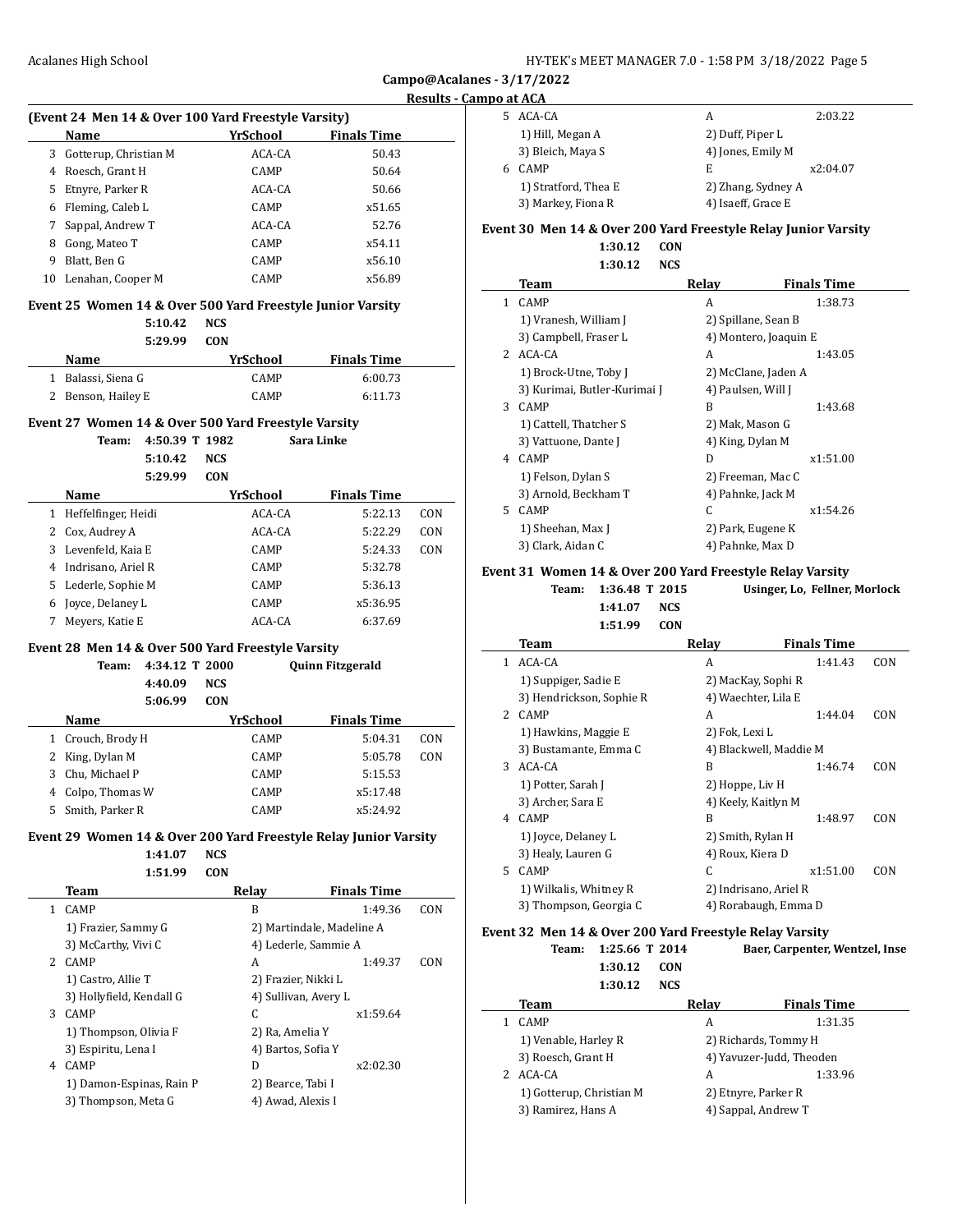$\overline{a}$ 

#### **Results - Campo at ACA**

#### **(Event 32 Men 14 & Over 200 Yard Freestyle Relay Varsity)**

|   | Team                  | Relav            | <b>Finals Time</b>        |
|---|-----------------------|------------------|---------------------------|
| 3 | <b>CAMP</b>           | B                | 1:36.26                   |
|   | 1) Fleming, Caleb L   | 2) Gong, Mateo T |                           |
|   | 3) Blatt, Ben G       |                  | 4) Ohare, Hayden R        |
| 4 | <b>CAMP</b>           | C                | x1:37.19                  |
|   | 1) Chu, Michael P     |                  | 2) Colpo, Thomas W        |
|   | 3) Smith, Parker R    |                  | 4) Lenahan, Cooper M      |
| 5 | ACA-CA                | B                | 1:38.99                   |
|   | 1) Dreyer, Will I     |                  | 2) Strittmatter, Miguel K |
|   | 3) Harrington, Sean L | 4) Melfi, Beck G |                           |

### **Event 33 Women 14 & Over 100 Yard Backstroke Junior Varsity**

**58.27 NCS 1:02.99 CON**

|    | Name                | YrSchool    | <b>Finals Time</b> |  |
|----|---------------------|-------------|--------------------|--|
| 1  | Mendiola, Jewel O   | CAMP        | 1:05.53            |  |
| 2  | Flynn, Haley E      | CAMP        | 1:07.10            |  |
| 3  | Menard, London P    | CAMP        | 1:09.48            |  |
| 4  | Jia, Marilyn        | CAMP        | x1:10.55           |  |
| 5  | Gafni, Grace C      | <b>CAMP</b> | x1:10.86           |  |
| 6  | Stratford, Bella B  | <b>CAMP</b> | x1:11.38           |  |
| 7  | Lockwood, Chloe R   | ACA-CA      | 1:11.49            |  |
| 8  | Schwartz, Maya C    | CAMP        | x1:12.03           |  |
| 9  | Roux, Fiona M       | ACA-CA      | 1:14.67            |  |
| 10 | Tierney, McKenzie S | ACA-CA      | 1:18.10            |  |
| 11 | Roberts, Kate J     | ACA-CA      | x1:19.23           |  |
| 12 | Markey, Fiona R     | CAMP        | x1:22.39           |  |
| 13 | Chen, Anna          | CAMP        | x1:44.57           |  |

### **Event 34 Men 14 & Over 100 Yard Backstroke Junior Varsity**

# **53.62 NCS**

| <b>CON</b>  |                    |
|-------------|--------------------|
| YrSchool    | <b>Finals Time</b> |
| <b>CAMP</b> | 1:02.82            |
| <b>CAMP</b> | 1:04.93            |
| ACA-CA      | 1:09.57            |
| ACA-CA      | 1:12.93            |
|             |                    |

## **Event 35 Women 14 & Over 100 Yard Backstroke Varsity**

|    | Team:               | 54.73 T 2015 | <b>Brittany Usinger</b> |                    |     |
|----|---------------------|--------------|-------------------------|--------------------|-----|
|    | 58.27               | <b>NCS</b>   |                         |                    |     |
|    | 1:02.99             | <b>CON</b>   |                         |                    |     |
|    | Name                |              | YrSchool                | <b>Finals Time</b> |     |
| 1  | Barck, Emilia I     |              | CAMP                    | 58.60              | CON |
| 2  | Suppiger, Sadie E   |              | ACA-CA                  | 59.04              | CON |
| 3  | Fok, Jasmine V      |              | CAMP                    | 59.69              | CON |
| 4  | Stambaugh, Regan A  |              | CAMP                    | 1:04.12            |     |
| 5  | Veronda, Taryn L    |              | ACA-CA                  | 1:04.23            |     |
| 6  | Roggensack, Sisi A  |              | CAMP                    | x1:04.39           |     |
| 7  | Bove, Natalie H     |              | CAMP                    | x1:04.69           |     |
| 8  | Baker, Clare C      |              | CAMP                    | x1:06.56           |     |
| 9  | Daughters, Franny A |              | ACA-CA                  | 1:08.23            |     |
| 10 | Ohare, Maizie K     |              | ACA-CA                  | x1:09.29           |     |
| 11 | Jones, Emily M      |              | ACA-CA                  | x1:09.92           |     |
| 12 | Alfaro, Erin        |              | ACA-CA                  | x1:10.36           |     |
| 13 | Bauer, Madison S    |              | ACA-CA                  | x1:11.35           |     |
| 14 | Judson, Catherine L |              | ACA-CA                  | x1:14.95           |     |
| 15 | Kuo, Lauren S       |              | ACA-CA                  | x1:15.49           |     |

| 16 Duff, Shipley E | ACA-CA | x1:16.09 |
|--------------------|--------|----------|
| 17 Carter, Kate E  | ACA-CA | x1:19.32 |

## **Event 36 Men 14 & Over 100 Yard Backstroke Varsity**

**Team:** 

| 51.30 T 2011 | <b>David Palley</b> |
|--------------|---------------------|
| 53.62 NCS    |                     |
| 57.99 CON    |                     |

|    | Name               | YrSchool    | <b>Finals Time</b> |     |
|----|--------------------|-------------|--------------------|-----|
| 1  | Barck, Henrik N    | <b>CAMP</b> | 54.99              | CON |
|    | 2 Younger, Owen C  | <b>CAMP</b> | 56.43              | CON |
| 3  | Chivers, Garrett M | <b>CAMP</b> | 57.02              | CON |
| 4  | Eubanks, Grant E   | ACA-CA      | 58.58              |     |
| 5. | Rego, Nate         | <b>CAMP</b> | x58.65             |     |
| 6  | Hanson, Cale T     | ACA-CA      | 1:07.29            |     |

## **Event 37 Women 14 & Over 100 Yard Breaststroke Junior Varsity**

**1:07.01 NCS 1:11.99 CON**

|    | .                  |          |                    |  |
|----|--------------------|----------|--------------------|--|
|    | Name               | YrSchool | <b>Finals Time</b> |  |
| 1  | Lim, Mina N        | CAMP     | 1:15.24            |  |
| 2  | Koplan, Gwen S     | CAMP     | 1:16.40            |  |
| 3  | Wilson, Tessa R    | CAMP     | 1:20.47            |  |
| 4  | DeLuca, Mia K      | CAMP     | x1:20.67           |  |
| 5  | Duff, Piper L      | ACA-CA   | 1:26.89            |  |
| 6  | Gregory, Harriet G | CAMP     | x1:28.78           |  |
| 7  | Urick, Caroline G  | ACA-CA   | 1:29.97            |  |
| 8  | Marshall, Tatum S  | CAMP     | x1:31.57           |  |
| 9  | Katz, Izzy S       | CAMP     | x1:32.52           |  |
| 10 | Marshall, Elliot K | CAMP     | x1:33.25           |  |
| 11 | Kalpakjian, Ella R | CAMP     | x1:35.38           |  |
| 12 | Shipman, Katelyn M | CAMP     | x1:37.32           |  |
| 13 | Picard, Lilou      | ACA-CA   | 1:40.78            |  |
| 14 | Clarke, Sydney C   | ACA-CA   | x1:44.24           |  |
| 15 | Wisniewska, Hanna  | ACA-CA   | x1:54.41           |  |
| 16 | Aryana, Kiana      | ACA-CA   | x2:27.98           |  |
|    |                    |          |                    |  |

#### **Event 38 Men 14 & Over 100 Yard Breaststroke Junior Varsity**

|    | 58.77              | <b>NCS</b>  |                    |  |
|----|--------------------|-------------|--------------------|--|
|    | 1:02.99            | <b>CON</b>  |                    |  |
|    | Name               | YrSchool    | <b>Finals Time</b> |  |
|    | Zhang, Bruce Y     | <b>CAMP</b> | 1:07.85            |  |
|    | Taylor, Ethan L    | <b>CAMP</b> | 1:08.53            |  |
| 3  | Vranesh, William J | <b>CAMP</b> | 1:10.40            |  |
| 4  | Park, Eugene K     | CAMP        | x1:15.76           |  |
| 5. | Kim, Sean G        | <b>CAMP</b> | x1:17.77           |  |
| 6  | Yu, Chang          | <b>CAMP</b> | x1:20.06           |  |
|    | Liu, Preston       | <b>CAMP</b> | x1:28.41           |  |
| 8  | Ho, Liem L         | ACA-CA      | 1:29.66            |  |

#### **Event 39 Women 14 & Over 100 Yard Breaststroke Varsity**

**Team: 1:02.72 T 2016 Emily Lo 1:07.01 NCS**

**1:11.99 CON**

|   | Name                | YrSchool    | <b>Finals Time</b> |
|---|---------------------|-------------|--------------------|
|   | 1 Hawkins, Maggie E | <b>CAMP</b> | 1:12.35            |
|   | 2 Shane, Emma R     | <b>CAMP</b> | 1:13.03            |
|   | Archer, Sara E      | ACA-CA      | 1:15.97            |
|   | Dendinger, Anna R   | <b>CAMP</b> | 1:16.99            |
| 5 | Williams, Daylor C  | ACA-CA      | 1:17.64            |